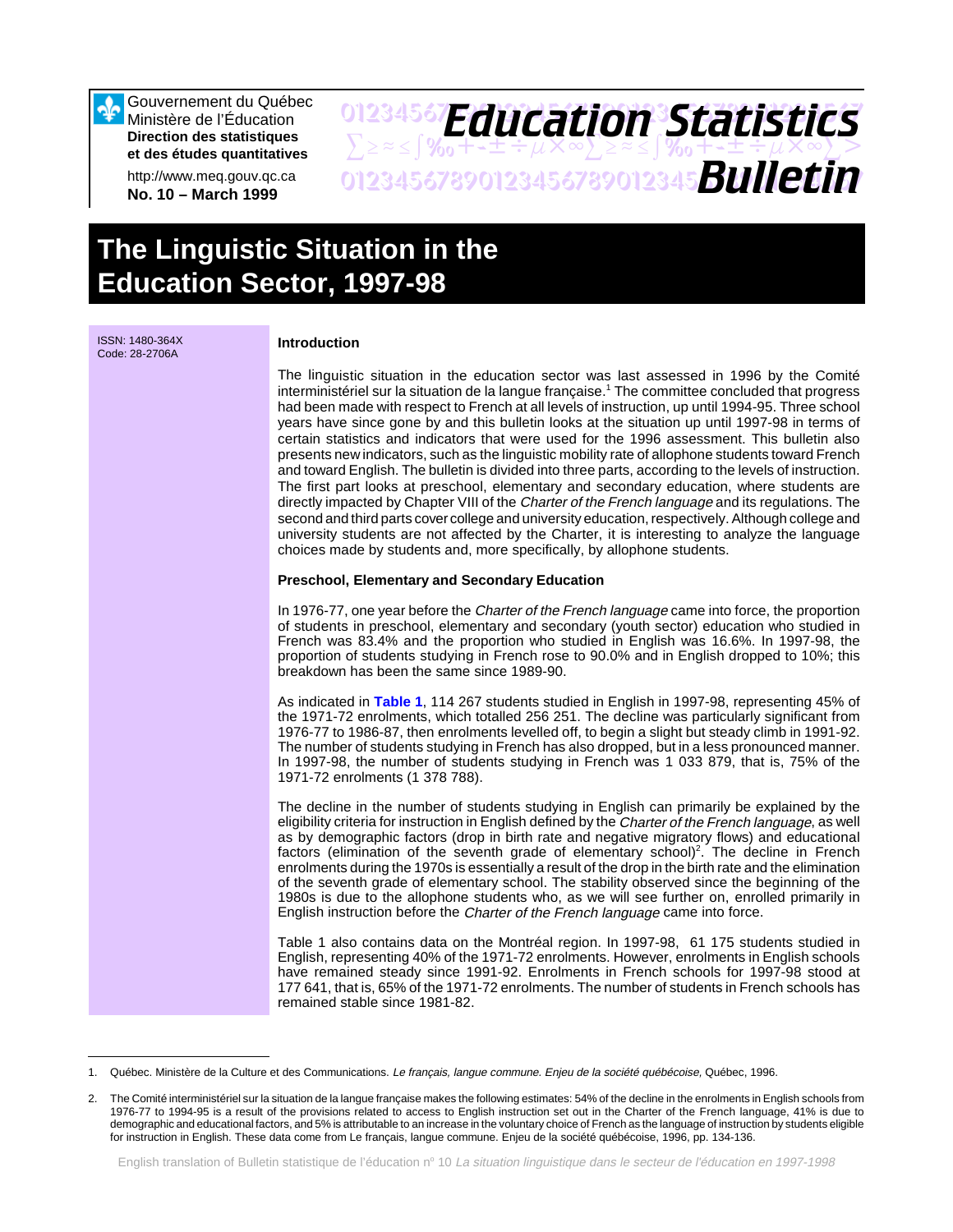#### <span id="page-1-0"></span>Page 2 The Linguistic Situation in the Education Sector, 1997-98 — No. 10, March 1999

#### **Table 1**

Trends in the number of students in preschool, elementary and secondary education (youth sector), by language of instruction: all of Québec and Montréal region, 1971-72 to 1997-98

| School Year<br>Number<br>Number<br>Index<br>Index<br>$(1971 - 72 = 100)$<br>$(1971 - 72 = 100)$ |     |
|-------------------------------------------------------------------------------------------------|-----|
| All of Québec                                                                                   |     |
| 1971-72<br>100<br>256 251<br>1 378 788                                                          | 100 |
| 92<br>186 102<br>1976-77<br>236 588                                                             | 88  |
| 1981-82<br>61<br>1 026 951<br>155 585                                                           | 76  |
| 120818<br>47<br>1 021 105<br>1986-87                                                            | 76  |
| 1991-92<br>111 391<br>1 035 358<br>43                                                           | 77  |
| 111 466<br>1 036 202<br>1994-95<br>43                                                           | 75  |
| 1995-96<br>1 038 192<br>112 947<br>44                                                           | 75  |
| 113 267<br>1 037 112<br>1996-97<br>44                                                           | 75  |
| 114 267<br>1 033 879<br>1997-98<br>45                                                           | 75  |
| Montréal region                                                                                 |     |
| 1971-72<br>100<br>271 753<br>154 338                                                            | 100 |
| 1976-77<br>138 144<br>90<br>214 876                                                             | 79  |
| 1981-82<br>90 898<br>59<br>177 704                                                              | 65  |
| 1986-87<br>69 667<br>45<br>175 776                                                              | 65  |
| 1991-92<br>61 955<br>40<br>172762                                                               | 64  |
| 1994-95<br>60 832<br>39<br>176 074                                                              | 65  |
| 1995-96<br>60 934<br>176 391<br>39                                                              | 65  |
| 60 549<br>1996-97<br>39<br>177 257                                                              | 65  |
| 1997-98<br>61 175<br>40<br>177 641                                                              | 65  |

Source: Ministère de l'Éducation, Direction des statistiques et des études quantitatives, "Élèves-standard" and "Sommaire de l'école" files.

**[Table 2](#page-2-0)** presents trends with respect to the number of students studying in French according to linguistic group. The proportion of Francophone students studying in French has changed very little since the *Charter of the French language* came into force: in 1997-98, 98% for Québec as a whole and 97% for the Montréal region. Moreover, the number of Anglophones studying in French increased: from 1976-77, just before the Charter of the French language came into force, to 1997-98, this proportion climbed from 8% to 18% for Québec as a whole and from 7% to 17% for the Montréal region. However, the most spectacular change occurred with allophones. Whereas only 20% of allophones studied in French in 1976-77, this proportion climbed to 80% in 1997-98, after 20 years of the Charter of the French language being in force. In the Montréal region, this proportion rose from 15% to 79%. Whereas the number of Francophones studying in French dropped from 1971-72 to 1997-98 and the number of Anglophones remained relatively stable, the number of allophones increased quite significantly. This trend explains why enrolments have been relatively steady in French schools since the beginning of the 1980s.

These trends have obviously changed the linguistic composition of French schools, especially in the Montréal region, where the vast majority of allophones and Anglophones who live in Québec reside. In 1976-77, the population of French schools in Montréal could be broken down as follows: 94% Francophone, 3% Anglophone and 3% allophone, compared with 63% Francophone, 5% Anglophone and 32% allophone in 1997-98.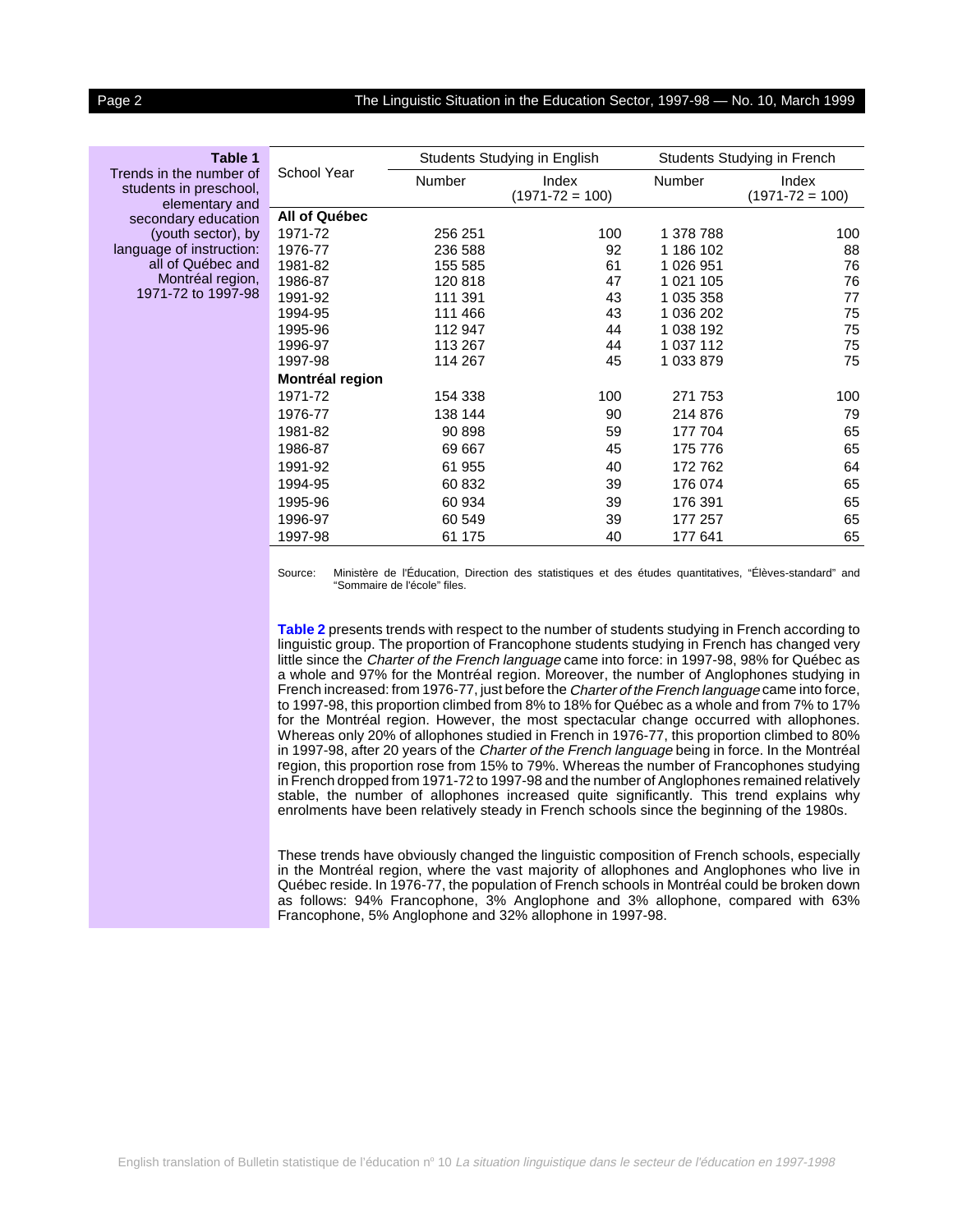#### <span id="page-2-0"></span>Page 3 The Linguistic Situation in the Education Sector, 1997-98 — No. 10, March 1999

### **Table 2** Number and percentage

of Francophone, Anglophone and allophone<sup>1</sup> students studying in French in preschool, elementary and secondary education (youth sector): all of Québec and Montréal region, 1971-72 to 1997-98

| School          | Francophone Students |    | Anglophone Students |                | <b>Allophone Students</b> |    |
|-----------------|----------------------|----|---------------------|----------------|---------------------------|----|
| Year            | Number               | %  | Number              | %              | Number                    | %  |
| All of Québec   |                      |    |                     |                |                           |    |
| 1971-72         | 1 351 212            | 98 | 17924               | 10             | 9652                      | 15 |
| 1976-77         | 1 158 822            | 98 | 14 2 3 3            | 8              | 13 047                    | 20 |
| 1981-82         | 975 897              | 99 | 18708               | 16             | 28 595                    | 43 |
| 1986-87         | 953 050              | 99 | 17781               | 18             | 45 197                    | 64 |
| 1991-92         | 951 220              | 99 | 16414               | 17             | 62 995                    | 76 |
| 1994-95         | 943 481              | 99 | 16414               | 17             | 71 329                    | 79 |
| 1995-96         | 942 884              | 99 | 16 970              | 18             | 72 963                    | 80 |
| 1996-97         | 939 769              | 99 | 17439               | 18             | 75 165                    | 80 |
| 1997-98         | 935 490              | 98 | 17 475              | 18             | 75 567                    | 80 |
| Montréal region |                      |    |                     |                |                           |    |
| 1971-72         | 256 535              | 95 | 9783                | 10             | 5435                      | 10 |
| 1976-77         | 201 558              | 96 | 6659                | $\overline{7}$ | 6659                      | 15 |
| 1981-82         | 146 632              | 97 | 10 051              | 16             | 20 929                    | 40 |
| 1986-87         | 130 175              | 98 | 9992                | 18             | 35 467                    | 63 |
| 1991-92         | 117 233              | 98 | 8 1 5 3             | 16             | 47 323                    | 75 |
| 1994-95         | 113 443              | 97 | 8 3 0 4             | 16             | 54 283                    | 79 |
| 1995-96         | 112 315              | 97 | 8421                | 16             | 55 608                    | 79 |
| 1996-97         | 111 149              | 97 | 8734                | 17             | 57 308                    | 79 |
| 1997-98         | 111 078              | 97 | 8802                | 17             | 57710                     | 79 |

1. The linguistic groups are defined according to the students' mother tongue. Allophone students are those students who have declared a mother tongue other than French, English or a Native language.

Source: Ministère de l'Éducation, Direction des statistiques et des études quantitatives, "Élèves-standard" and "Sommaire de l'école" files.

A not insignificant proportion of students eligible for instruction in English under the Charter of the French language study in French ([Table 3](#page-3-0)).<sup>1</sup> In 1997-98, 12 665 students, of a total of 121 100 eligible for instruction in English, studied in French, that is, 10.5%. Among students eligible for instruction in English, 29.4% of Francophones studied in French, compared with 6.5% of Anglophones and 7.2% of allophones. During the 1980s, these percentages rose for all three linguistic groups, and thus contributed to the decline in enrolments in English schools. In the early 1990s, these percentages dropped somewhat for Francophones and Anglophones and levelled off in 1994-95. The most significant increase occurred among allophones, rising from 3.0% in 1983-84 to 7.3% in 1994-95 and remaining stable since then. The Montréal region has experienced much the same trends.

The linguistic mobility rate is a way of measuring the impact of increasing enrolments in French schools on the linguistic assimilation of allophones into the French majority. This rate indicates the percentage of people with a given mother tongue who declare using another language at home. As **[Table 4](#page-3-0)** indicates, in 1983-84, the mobility rate of allophone students was 5.7% toward French and 21.5% toward English. In 1994-95, the gap narrowed such that the linguistic mobility rate toward French was 12.8% and toward English, 12.7%. Since 1995-96, the rate toward French has exceeded the rate toward English, and in 1997-98, the rate toward French was 15.2% and toward English, 13.3%. The gap between the two rates grew steadily, in favour of French, between 1995-96 and 1997-98: the proportion of the total mobility toward French rose from 50.2% in 1994-95 to 53.3% in 1997-98.

<sup>1.</sup> The figures in this section exclude students whose mother tongue is a Native language and students who are eligible for instruction in English under a temporary stay provision.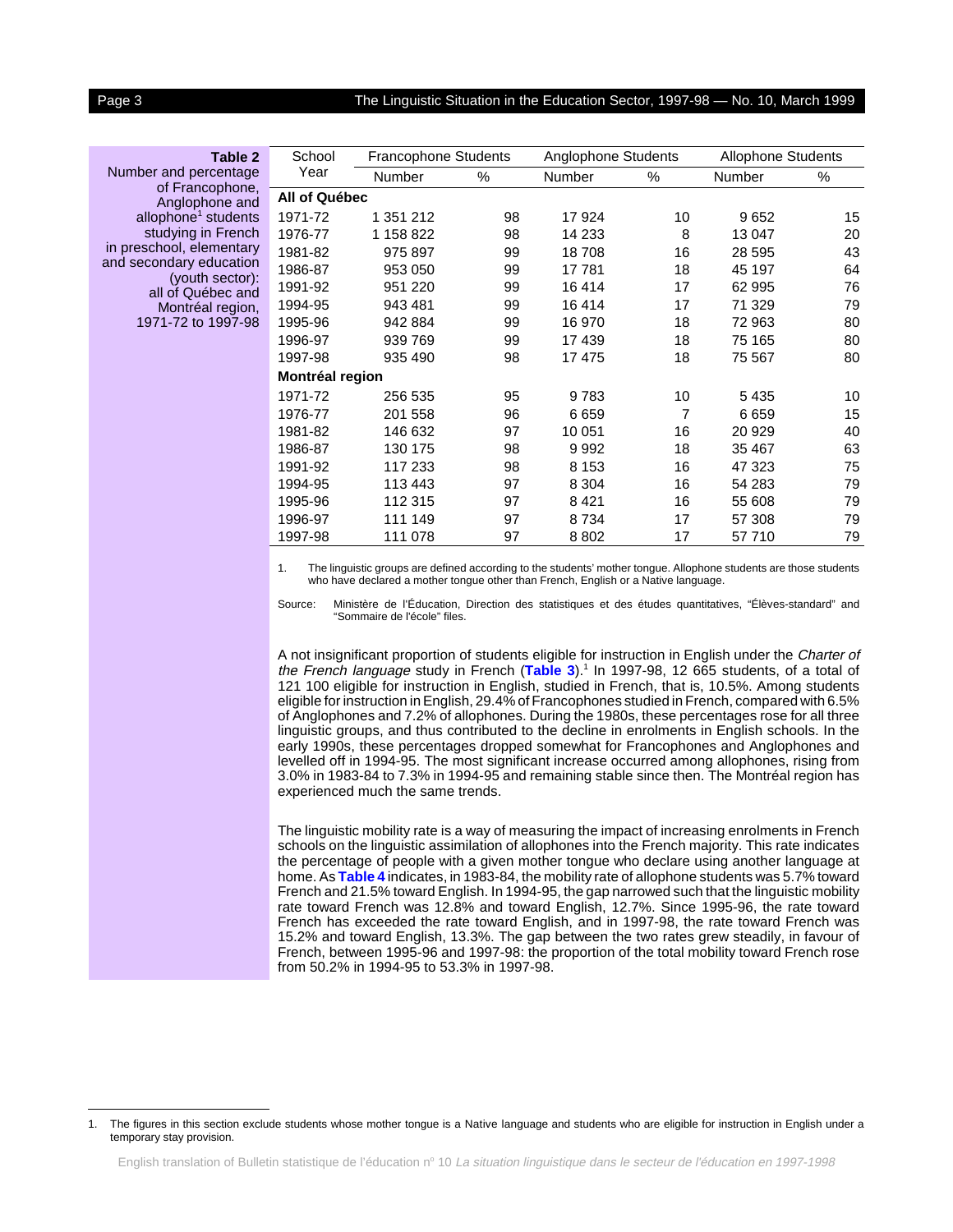#### <span id="page-3-0"></span>Page 4 The Linguistic Situation in the Education Sector, 1997-98 — No. 10, March 1999

#### **Table 3**

Number and percentage of Francophone, Anglophone and allophone<sup>1</sup> students eligible for instruction in  $\tilde{E}$ nglish<sup>2</sup> in preschool, elementary and secondary education studying in French: all of Québec and Montréal region, 1983-84 to 1997-98

| School<br>Year  | Francophone<br><b>Students</b> |      | Anglophone<br><b>Students</b> |      | Allophone<br><b>Students</b> |     | Total   |      |
|-----------------|--------------------------------|------|-------------------------------|------|------------------------------|-----|---------|------|
|                 | Number                         | %    | Number                        | $\%$ | Number                       | %   | Number  | %    |
| All of Québec   |                                |      |                               |      |                              |     |         |      |
| 1983-84         | 4 0 1 3                        | 28.4 | 7 3 2 5                       | 7.8  | 960                          | 3.0 | 12 298  | 8.8  |
| 1986-87         | 3842                           | 30.4 | 7510                          | 8.5  | 1 371                        | 5.3 | 12723   | 10.0 |
| 1991-92         | 4 3 1 5                        | 30.5 | 5466                          | 6.6  | 1 2 8 9                      | 6.7 | 11 070  | 9.5  |
| 1994-95         | 4 9 4 4                        | 29.9 | 5 3 1 1                       | 6.4  | 1 3 2 6                      | 7.3 | 11 581  | 9.9  |
| 1995-96         | 5 1 3 8                        | 29.5 | 5 2 6 7                       | 6.3  | 1 3 2 2                      | 7.3 | 11727   | 9.9  |
| 1996-97         | 5 5 3 4                        | 29.4 | 5 3 4 9                       | 6.5  | 1 3 1 2                      | 7.2 | 12 195  | 10.2 |
| 1997-98         | 5936                           | 29.4 | 5 3 6 6                       | 6.5  | 1 3 6 3                      | 7.2 | 12 665  | 10.5 |
| Montréal region |                                |      |                               |      |                              |     |         |      |
| 1983-84         | 1 302                          | 29.0 | 5 0 3 5                       | 9.7  | 747                          | 2.8 | 7 0 8 4 | 8.6  |
| 1986-87         | 1 303                          | 33.2 | 5 0 8 0                       | 10.2 | 1 1 3 1                      | 5.3 | 7514    | 10.0 |
| 1991-92         | 1 2 2 7                        | 31.5 | 2656                          | 5.9  | 1 0 1 7                      | 6.5 | 4 900   | 7.6  |
| 1994-95         | 1 2 6 1                        | 30.2 | 2 5 6 0                       | 5.7  | 1 0 2 6                      | 7.1 | 4847    | 7.7  |
| 1995-96         | 1 337                          | 30.7 | 2 5 4 2                       | 5.7  | 1 0 2 0                      | 7.0 | 4899    | 7.7  |
| 1996-97         | 1 349                          | 30.2 | 2 5 5 6                       | 5.8  | 1 0 0 7                      | 6.9 | 4912    | 7.8  |
| 1997-98         | 1463                           | 31.3 | 2 515                         | 5.7  | 1 0 5 2                      | 7.0 | 5 0 3 0 | 7.9  |
|                 |                                |      |                               |      |                              |     |         |      |

1. The linguistic groups are defined according to the students' mother tongue. Allophone students are those students who have declared a mother tongue other than French, English or a Native language.

2. Only those students enrolled in the youth sector as of September 30 of a given year are included. Students admitted for instruction in English under the temporary stay provision are excluded.

Source: Ministère de l'Éducation, Direction des statistiques et des études quantitatives, "Élèves-standard" files.

| School Year          | Mobility<br>Toward<br>French<br>(%) | Mobility<br>Toward<br>English<br>$(\%)$ | Total<br>Mobility<br>$(\%)$ | Proportion of<br><b>Total Mobility</b><br>Toward<br>French (%) | Number of<br>Allophone<br><b>Students</b> |
|----------------------|-------------------------------------|-----------------------------------------|-----------------------------|----------------------------------------------------------------|-------------------------------------------|
| <b>All of Québec</b> |                                     |                                         |                             |                                                                |                                           |
| 1983-84              | 5.7                                 | 21.5                                    | 27.2                        | 21.0                                                           | 65 875                                    |
| 1986-87              | 8.9                                 | 16.8                                    | 25.7                        | 34.6                                                           | 70 429                                    |
| 1991-92              | 11.2                                | 13.2                                    | 24.4                        | 45.9                                                           | 82 503                                    |
| 1994-95              | 12.8                                | 12.7                                    | 25.5                        | 50.2                                                           | 89816                                     |
| 1995-96              | 13.1                                | 12.8                                    | 25.9                        | 50.2                                                           | 91 578                                    |
| 1996-97              | 14.3                                | 12.8                                    | 27.1                        | 52.8                                                           | 94 031                                    |
| 1997-98              | 15.2                                | 13.3                                    | 28.5                        | 53.3                                                           | 94 920                                    |
| Montréal region      |                                     |                                         |                             |                                                                |                                           |
| 1983-84              | 4.6                                 | 24.9                                    | 29.5                        | 15.6                                                           | 52 322                                    |
| $1986 - 87^2$        | 9.1                                 | 19.0                                    | 28.1                        | 32.4                                                           | 56 525                                    |
| 1991-92              | 10.7                                | 14.7                                    | 25.4                        | 42.1                                                           | 63 231                                    |
| 1994-95              | 12.0                                | 13.6                                    | 25.6                        | 46.9                                                           | 69 140                                    |
| 1995-96              | 12.6                                | 13.5                                    | 26.1                        | 48.3                                                           | 70 475                                    |
| 1996-97              | 14.1                                | 13.5                                    | 27.6                        | 51.1                                                           | 72 289                                    |
| 1997-98              | 15.0                                | 13.9                                    | 28.9                        | 51.9                                                           | 73 175                                    |

1. Allophone students are those students who have declared a mother tongue other than French, English or a Native language.

2. The increase in the linguistic mobility rate toward French from 1983 to 1986 is a result of the efforts of the Commission des écoles catholiques de Montréal (CECM) to better identify students' mother tongue and language of use beginning in 1985.

Source: Ministère de l'Éducation, Direction des statistiques et des études quantitatives, "Élèves-standard" files.

**Table 4** Linguistic mobility rate of allophone<sup>1</sup> students in preschool, elementary and secondary education (youth sector): all of Québec and Montréal region, 1983-84 to 1997-98 (%)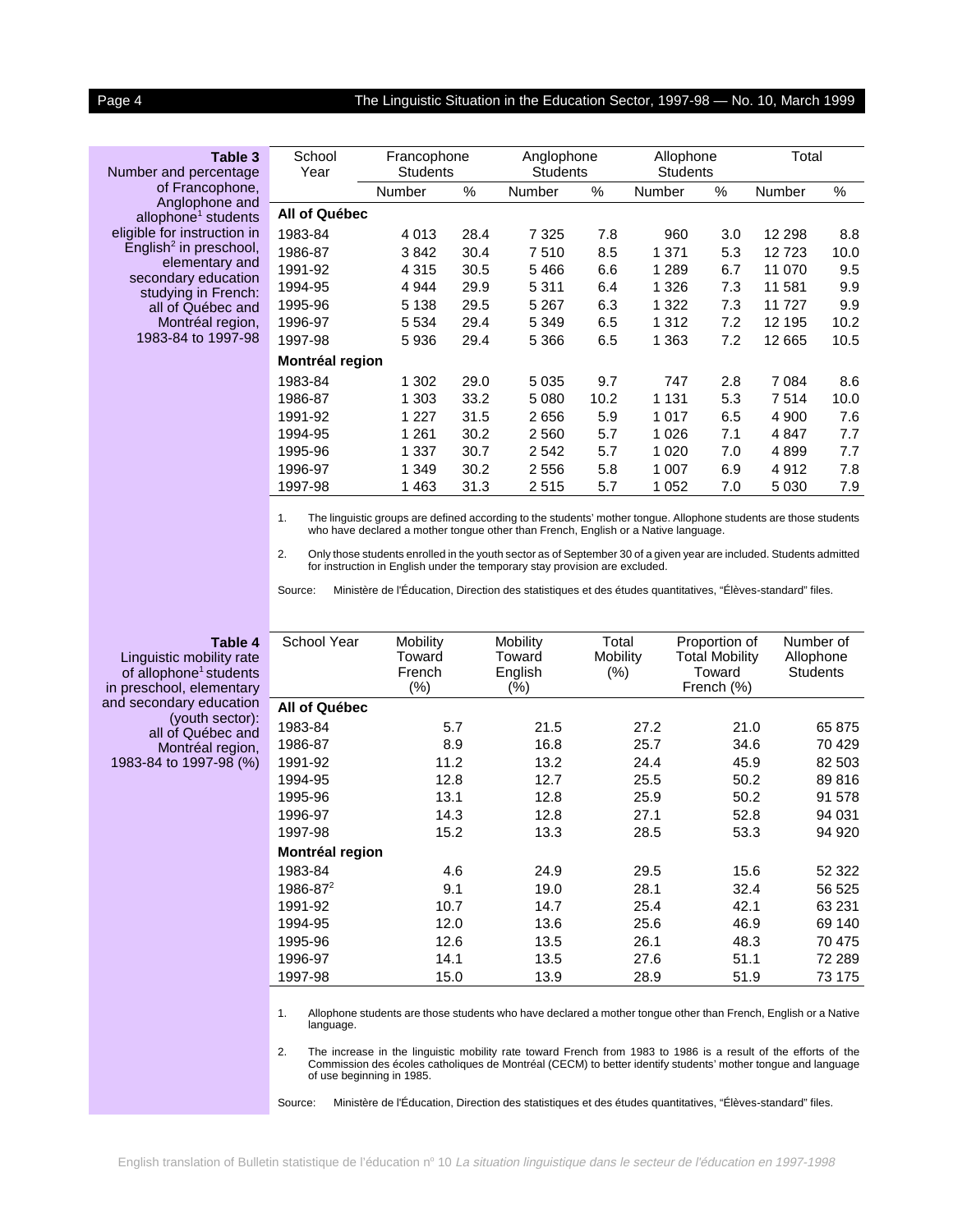The same trends can be observed for the Montréal region, although the phenomenon has been progressing at a slower pace. In effect, the mobility rate toward French started to exceed that toward English only in 1996-97. In 1997-98, the mobility rate toward French stood at 15.0%,

#### **College Education**

compared with 13.9% toward English.

Have increased enrolments in French schools since the Charter of the French language came into force had an impact on the language of study that these individuals choose for college, given that the Charter's provisions regarding instruction in English do not apply at this level?

In the fall of 1980, 81.5% of students enrolled in regular education in a program leading to a diploma of college studies (Diplôme d'études collégiales–DEC) studied in French, 16.8% studied in English and 1.6% were enrolled in institutions where courses are given in both French and English. In the fall of 1997, 173 943 students were enrolled in regular education in a program leading to a DEC. The proportion of students studying in French increased slightly to 83.9%, whereas 15.1% of students studied in English and 1.0% took courses in both languages. This breakdown has not changed since 1993.

**[Table 5](#page-5-0)** presents trends with respect to new enrolments in college education according to students' mother tongue and language of instruction chosen for their college studies. In all, 95% of Francophones and Anglophones studied in their mother tongue. The situation of allophones changed significantly during the period studied. The proportion of allophones who chose to study in French tripled from 1981 to 1994, going from 15.6% to 45.5%. However, this proportion then declined somewhat until 1997, to 42.8%. Preliminary figures for the fall of 1998 indicate a slight increase over 1997: the proportion of allophones enrolled in French colleges rose to 43.1%.

And what about allophones who did their secondary studies in French? **[Table 6](#page-5-0)** shows the distribution of new allophone enrolments in college according to the last language of instruction declared at secondary school. Since 1987, there has been a steady decline in the proportion of allophones who studied in French at secondary school and who choose to study in French at college. The enrolment rate even dropped from 57.2% to 57.0% from 1997 to 1998, which seems to contradict the increase observed for allophones as a whole (Table 5). In fact, the rise from 42.8% to 43.1% in the number of allophones opting to do their college studies in French is only the result of a decrease in the relative weighting of newly enrolled allophone students whose secondary studies were in English. Almost all these students chose to continue their college studies in English. When the secondary school language of instruction is taken into account, the tendency of allophones to choose English increases, regardless of whether their secondary studies were in French or English.

A good portion of allophones enrolled in college in 1987 or in subsequent years were free to choose the language of instruction for their elementary education because these students began their studies before Bill 101 or Bill 22 came into force, or because an older brother or sister had already attended elementary school in English. In this case, allophones who had done their secondary studies in French were more likely to continue college in French because they had initially chosen the language of their education. Allophones who enrolled in college in 1998 were almost all subject to the Charter of the French language in elementary and secondary school. In their case, they had to do their elementary and secondary studies in French. Therefore, it is not surprising that fewer of these students chose to continue their college studies in French in 1998 than in 1987.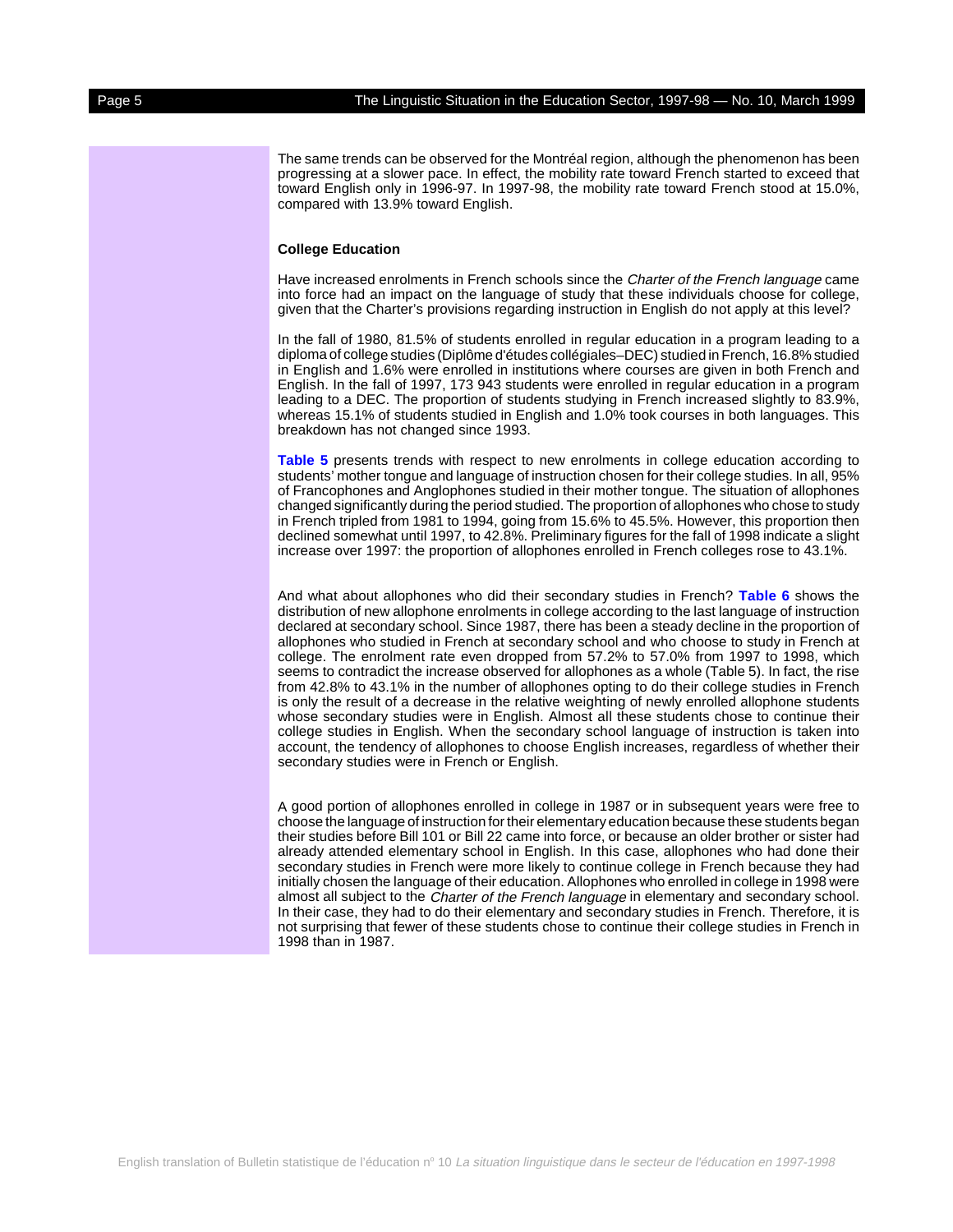#### <span id="page-5-0"></span>Page 6 The Linguistic Situation in the Education Sector, 1997-98 - No. 10, March 1999

| Table 5                              | Mother Tongue | Year              |         |         | Language of Instruction in College |         |
|--------------------------------------|---------------|-------------------|---------|---------|------------------------------------|---------|
| Distribution of new                  |               |                   | French  | English | French and                         | Total   |
| enrolments <sup>1</sup> in college   |               |                   | $(\% )$ | (%)     | English (%)                        | (N)     |
| education, by language of            | French        | 1981              | 96.5    | 2.9     | 0.5                                | 41 261  |
| instruction and mother               |               | 1986              | 95.6    | 3.7     | 0.8                                | 42 797  |
| tongue <sup>2</sup> : all of Québec, |               | 1991              | 96.3    | 3.1     | 0.6                                | 40 369  |
| fall of 1981 to fall of 1998         |               | 1994              | 95.9    | 3.5     | 0.6                                | 46 516  |
| $(\%)$                               |               | 1995              | 95.6    | 4.0     | 0.5                                | 46 4 64 |
|                                      |               | 1996              | 95.4    | 4.0     | 0.6                                | 47 610  |
|                                      |               | 1997              | 94.7    | 4.8     | 0.5                                | 43 661  |
|                                      |               | 1998 <sup>3</sup> | 94.7    | 4.8     | 0.5                                | 43 409  |
|                                      | English       | 1981              | 4.6     | 93.2    | 2.2                                | 5995    |
|                                      |               | 1986              | 5.9     | 92.2    | 1.9                                | 5834    |
|                                      |               | 1991              | 7.4     | 92.1    | 0.4                                | 5 1 0 3 |
|                                      |               | 1994              | 5.8     | 94.1    | 0.1                                | 4 8 6 4 |
|                                      |               | 1995              | 4.9     | 94.8    | 0.3                                | 4675    |
|                                      |               | 1996              | 4.8     | 95.0    | 0.1                                | 4681    |
|                                      |               | 1997              | 4.5     | 95.3    | 0.2                                | 4 4 0 4 |
|                                      |               | 1998 <sup>3</sup> | 5.2     | 94.7    | 0.1                                | 4 3 6 4 |
|                                      | Other         | 1981              | 15.6    | 80.5    | 3.9                                | 2 706   |
|                                      |               | 1986              | 28.3    | 69.6    | 2.1                                | 4 0 8 4 |
|                                      |               | 1991              | 41.3    | 56.8    | 1.8                                | 4 0 23  |
|                                      |               | 1994              | 45.5    | 53.1    | 1.4                                | 4 1 8 4 |
|                                      |               | 1995              | 44.6    | 54.2    | 1.2                                | 4 3 3 6 |
|                                      |               | 1996              | 43.3    | 55.6    | 1.1                                | 4 5 6 4 |
|                                      |               | 1997              | 42.8    | 56.4    | 0.8                                | 4 2 2 5 |
|                                      |               | 1998 <sup>3</sup> | 43.1    | 56.0    | 1.0                                | 4 1 4 6 |

1. New enrolments are students who enrol for the first time in a program leading to a DEC in regular college education<br>(excludes continuing education).<br>2. The mother tongue is the last mother tongue declared at the seconda

English or a Native language. 3. Preliminary figures

Source: Ministère de l'Éducation, Direction des statistiques et des études quantitatives, "Banques historiques" and SIGDEC files.

| Table 6                                                                                        | Language of                        | Year              | Language of Instruction in College |                |                           |              |
|------------------------------------------------------------------------------------------------|------------------------------------|-------------------|------------------------------------|----------------|---------------------------|--------------|
| Distribution of new<br>allophone <sup>1</sup> enrolments <sup>2</sup><br>in college education, | Instruction in<br>Secondary School |                   | French<br>(%)                      | English<br>(%) | French and<br>English (%) | Total<br>(N) |
| by language of instruction                                                                     | French                             | 1987              | 81.5                               | 17.7           | 0.8                       | 1 548        |
| at the secondary and                                                                           |                                    | 1990              | 71.1                               | 27.1           | 1.9                       | 2 2 9 2      |
| college levels: all of                                                                         |                                    | 1993              | 65.1                               | 33.3           | 1.6                       | 2 9 6 2      |
| Québec.                                                                                        |                                    | 1994              | 64.3                               | 34.1           | 1.6                       | 2 9 5 2      |
| fall of 1987 to fall of 1998                                                                   |                                    | 1995              | 61.4                               | 37.2           | 1.4                       | 3 1 4 5      |
| $(\%)$                                                                                         |                                    | 1996              | 57.6                               | 41.3           | 1.1                       | 3421         |
|                                                                                                |                                    | 1997              | 57.2                               | 41.8           | 1.0                       | 3 146        |
|                                                                                                |                                    | $1998^3$          | 57.0                               | 41.9           | 1.1                       | 3 1 3 2      |
|                                                                                                | English                            | 1987              | 1.1                                | 94.2           | 4.7                       | 2 2 7 2      |
|                                                                                                |                                    | 1990              | 0.6                                | 97.3           | 2.0                       | 1 725        |
|                                                                                                |                                    | 1993              | 0.5                                | 98.3           | 1.2                       | 1 379        |
|                                                                                                |                                    | 1994              | 0.2                                | 98.7           | 1.1                       | 1 2 3 2      |
|                                                                                                |                                    | 1995              | 0.3                                | 99.0           | 0.7                       | 1 190        |
|                                                                                                |                                    | 1996              | 0.5                                | 98.2           | 1.2                       | 1 1 3 5      |
|                                                                                                |                                    | 1997              | 0.8                                | 99.0           | 0.2                       | 1 0 7 9      |
|                                                                                                |                                    | 1998 <sup>3</sup> | 0.1                                | 99.3           | 0.6                       | 1 0 1 4      |

1. The mother tongue is the last mother tongue declared at the secondary level (youth sector). Students whose mother tongue is not known are excluded. The "Other" category includes students whose mother tongue is not French,

English or a Native language. 2. New enrolments are students who enrol for the first time in a program leading to a DEC in regular college education (excludes continuing education). 3. Preliminary figures

Source: Ministère de l'Éducation, Direction des statistiques et des études quantitatives, "Banques historiques" and SIGDEC files.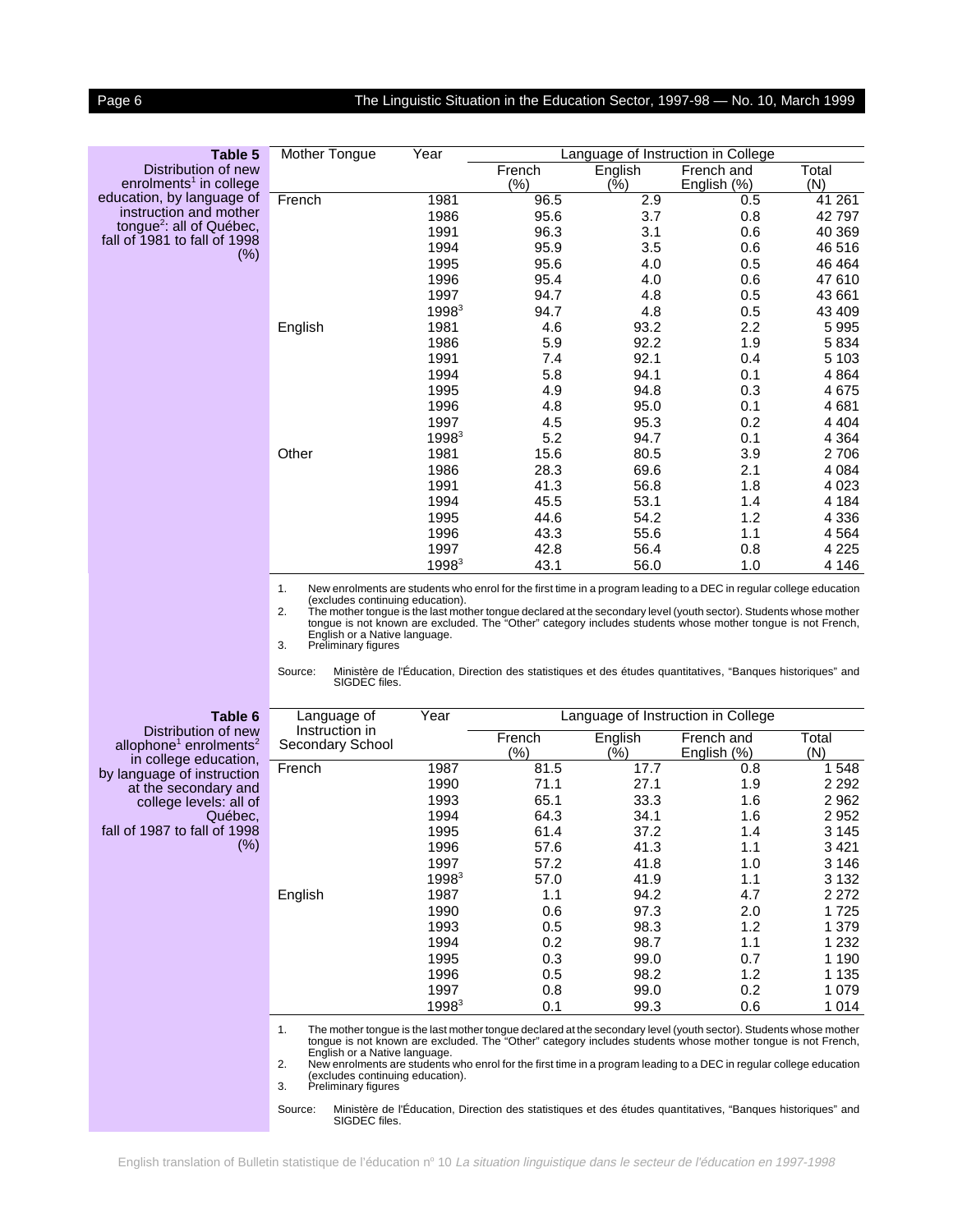#### Page 7 The Linguistic Situation in the Education Sector, 1997-98 — No. 10, March 1999

**Table 7** presents recent trends with respect to the linguistic mobility of allophone students enrolled in regular college education. Contrary to trends at the elementary and secondary levels, where more than 70% of students had the same mother tongue and language of use, at the college level, more than 80% of students switched to either French or English. In 1991, 36.1% switched to French, whereas 37.7% switched to English. The predominance of English continued until 1994. Switches to French and English reached the same level in 1995. Since then, the mobility rate toward French has exceeded that toward English; in 1997, the rate toward French was 46.8%, compared with 40.0% toward English. Furthermore, the proportion of the total mobility toward French increased steadily, going from 50.0% in 1995 to 53.9% in 1997.

#### **Table 7**

Linguistic mobility rate of allophone<sup>1</sup> students enrolled in regular college education: all of Québec, fall of 1991 to fall of 1997 (%)

| Year | Mobility<br>Toward | Mobility<br>Toward | Total<br>Mobility | Proportion of<br><b>Total Mobility</b> | Number of<br>Allophone |
|------|--------------------|--------------------|-------------------|----------------------------------------|------------------------|
|      | French             | English            | (%)               | Toward                                 | <b>Students</b>        |
|      | (%)                | (%)                |                   | French (%)                             |                        |
| 1991 | 36.1               | 37.7               | 73.8              | 48.9                                   | 13 112                 |
| 1992 | 37.4               | 40.4               | 77.8              | 48.1                                   | 12 958                 |
| 1993 | 38.7               | 41.6               | 80.3              | 48.2                                   | 13793                  |
| 1994 | 40.3               | 41.8               | 82.1              | 49.1                                   | 13782                  |
| 1995 | 41.6               | 41.4               | 83.2              | 50.0                                   | 13 574                 |
| 1996 | 45.0               | 40.2               | 85.2              | 52.8                                   | 13738                  |
| 1997 | 46.8               | 40.0               | 86.8              | 53.9                                   | 12 965                 |

1. The mother tongue is the language declared at the college level. Allophone students are students whose mother tongue is neither French nor English.

Source: Ministère de l'Éducation, Direction des statistiques et des études quantitatives, college "Banque historique" files.

#### **University Education**

In the fall of 1997, 171 144 Québec students were enrolled in Québec universities: 82.4% studied in French and 17.6%, in English ([Table 8](#page-7-0))<sup>1</sup>. The proportion of students studying in French has increased slightly since 1988, at which time it stood at 81.2%.

Moreover, in the fall of 1997, 94.3% of Francophones and 93.3% of Anglophones studied in their mother tongue. These percentages have not changed since 1988. The majority of allophone students (52.0% in 1997) chose to attend university in English. The situation has changed considerably, however, in favour of French in the last ten years. In 1988, 38.2% of allophone students chose a French university, compared with 48.0% in 1997, for an increase of almost ten percentage points.

With respect to the linguistic practices of allophone students, the data in **[Table 9](#page-7-0)** indicate that the situation has reversed itself in the past ten years. In 1988, the linguistic mobility rate toward French was 36.6%, compared with 48.3% toward English. The situation turned around in 1992. In 1997, the mobility rates were 45.8% toward French and 30.4% toward English. In the last two years, mobility toward both French and English has declined. The gap in favour of French, however, continues to increase: the portion of the total mobility toward French has been steadily rising since 1988 and stood at 62.6% in 1997.

<sup>1.</sup> These are regular students who are Canadian citizens residing in Québec.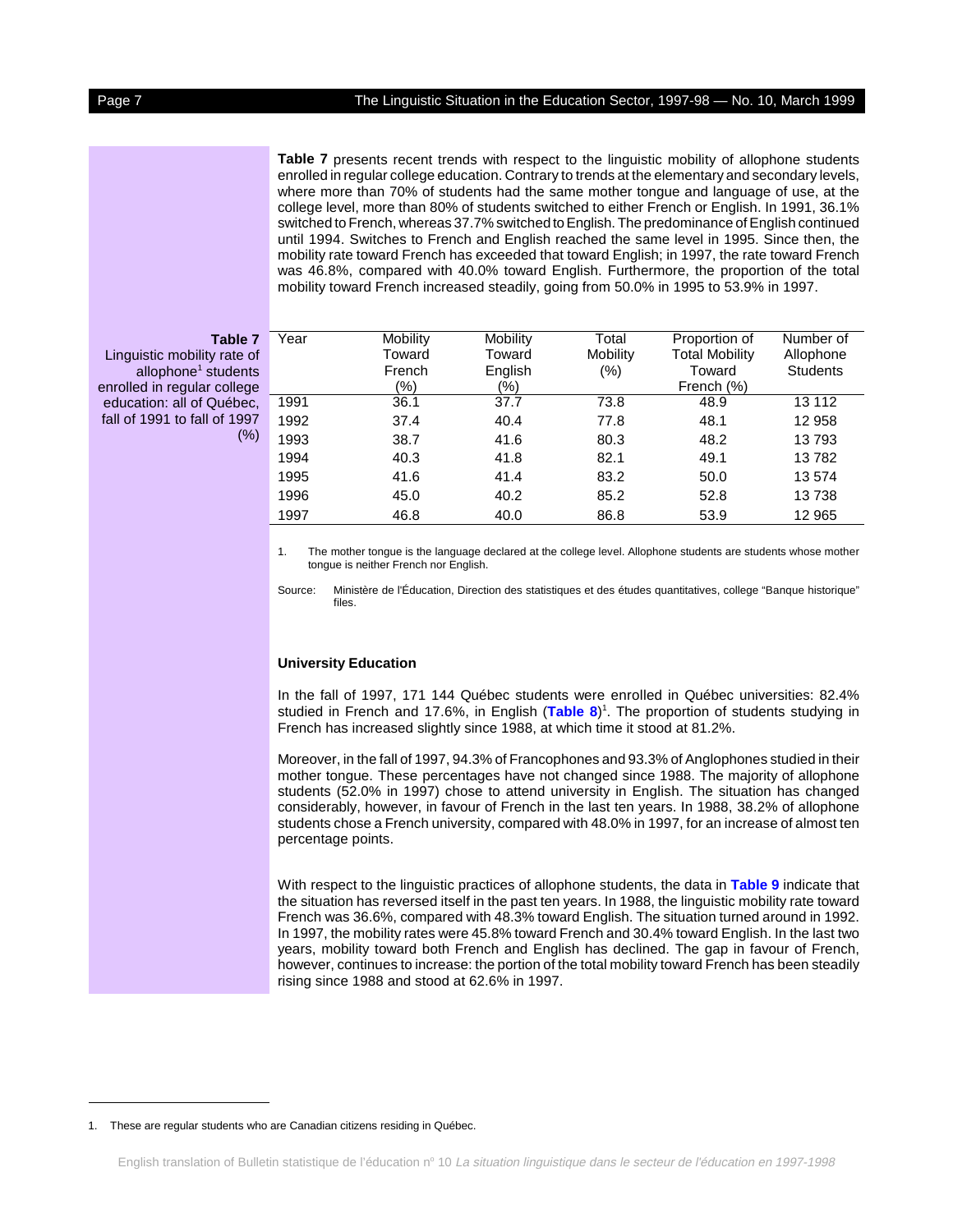#### <span id="page-7-0"></span>Page 8 The Linguistic Situation in the Education Sector, 1997-98 — No. 10, March 1999

| Table 8                        | Mother             | Language of<br>Instruction | 1988    | 1991    | 1994    | 1997       |
|--------------------------------|--------------------|----------------------------|---------|---------|---------|------------|
| Distribution of regular        | Tongue             |                            |         |         |         |            |
| university students who        | French             | French (%)                 | 94.5    | 95      | 94.9    | 94.3       |
| are Canadian citizens          |                    | English (%)                | 5.5     | 5.0     | 5.1     | 5.7        |
| residing in Québec, by         |                    | (N)                        | 159 589 | 163 917 | 159 130 | 143 132    |
| mother tongue <sup>1</sup> and | English            | French (%)                 | 6.6     | 6.6     | 6.9     | 6.7        |
| language of instruction:       |                    | English (%)                | 93.4    | 93.4    | 93.1    | 93.3       |
| all of Québec, fall of 1988    |                    | (N)                        | 23737   | 23 636  | 22 371  | 18 305     |
| to fall of 1997 $(%)$          | Other              | French (%)                 | 38.2    | 42.2    | 47.8    | 48.0       |
|                                |                    | English (%)                | 61.8    | 57.8    | 52.2    | 52.0       |
|                                |                    | (N)                        | 8 1 0 5 | 8 3 0 5 | 9 3 4 4 | 9 5 2 7    |
|                                | Total <sup>2</sup> | French (%)                 | 81.2    | 81.2    | 82.2    | 82.4       |
|                                |                    | English (%)                | 18.8    | 17.9    | 17.8    | 17.6       |
|                                |                    | (N)                        | 191 965 | 196 017 | 190 975 | 144<br>171 |
|                                |                    |                            |         |         |         |            |

1. The "Other" category includes students who have declared a mother tongue other than French or English. 2. Students whose mother tongue is not known are included in the total; they represent less than 1% of enrolments.

Source: Ministère de l'Éducation, Direction des statistiques et des études quantitatives, RECU system files.

#### **Table 9**

Linguistic mobility rate of regular, allophone<sup>1</sup> university students who are Canadian citizens residing in Québec: all of Québec, fall of 1988 to fall of 1997 (%)

| Year | Mobility<br>Toward<br>French<br>$(\%)$ | Mobility<br>Toward<br>English<br>$(\% )$ | Total<br>Mobility<br>(% ) | Proportion of<br><b>Total Mobility</b><br>Toward<br>French (%) | Number of<br>Allophone<br><b>Students</b> |
|------|----------------------------------------|------------------------------------------|---------------------------|----------------------------------------------------------------|-------------------------------------------|
| 1988 | 36.6                                   | 48.3                                     | 84.9                      | 43.1                                                           | 8 1 0 5                                   |
| 1989 | 38.2                                   | 48.1                                     | 86.3                      | 44.3                                                           | 8 2 9 4                                   |
| 1990 | 39.6                                   | 46.9                                     | 86.5                      | 45.8                                                           | 8 1 0 3                                   |
| 1991 | 41.6                                   | 43.9                                     | 85.5                      | 48.9                                                           | 8 3 0 5                                   |
| 1992 | 45.3                                   | 40.0                                     | 85.3                      | 53.1                                                           | 8629                                      |
| 1993 | 47.5                                   | 36.6                                     | 84.1                      | 56.5                                                           | 9 1 8 1                                   |
| 1994 | 47.5                                   | 34.8                                     | 82.3                      | 57.7                                                           | 9 3 4 4                                   |
| 1995 | 47.8                                   | 32.2                                     | 80.0                      | 59.8                                                           | 9849                                      |
| 1996 | 47.5                                   | 31.2                                     | 78.7                      | 60.4                                                           | 10 285                                    |
| 1997 | 45.8                                   | 30.4                                     | 76.2                      | 62.6                                                           | 9527                                      |

1. Allophone students are students who have declared a mother tongue other than French or English.

Source: Ministère de l'Éducation, Direction des statistiques et des études quantitatives, RECU system files.

#### **Conclusion**

Generally, the update of data for the period of 1995-96 to 1997-98 confirms trends observed by the Comité interministériel sur la situation de la langue française in 1996 for the education sector. Trends with respect to enrolments in preschool, elementary and secondary education show a slight increase in the number of students studying in English and a stabilization at around 80% in the proportion of allophones attending French schools. This trend confirms that the full impact of the application of the Charter of the French language has been felt and that changes in enrolments will now depend on the birth rate, both for the English and French sectors. With respect to the linguistic practices of allophone students, the linguistic mobility rate toward French has exceeded that toward English since 1995-96 and the gap between the two rates continued to grow until 1997-98.